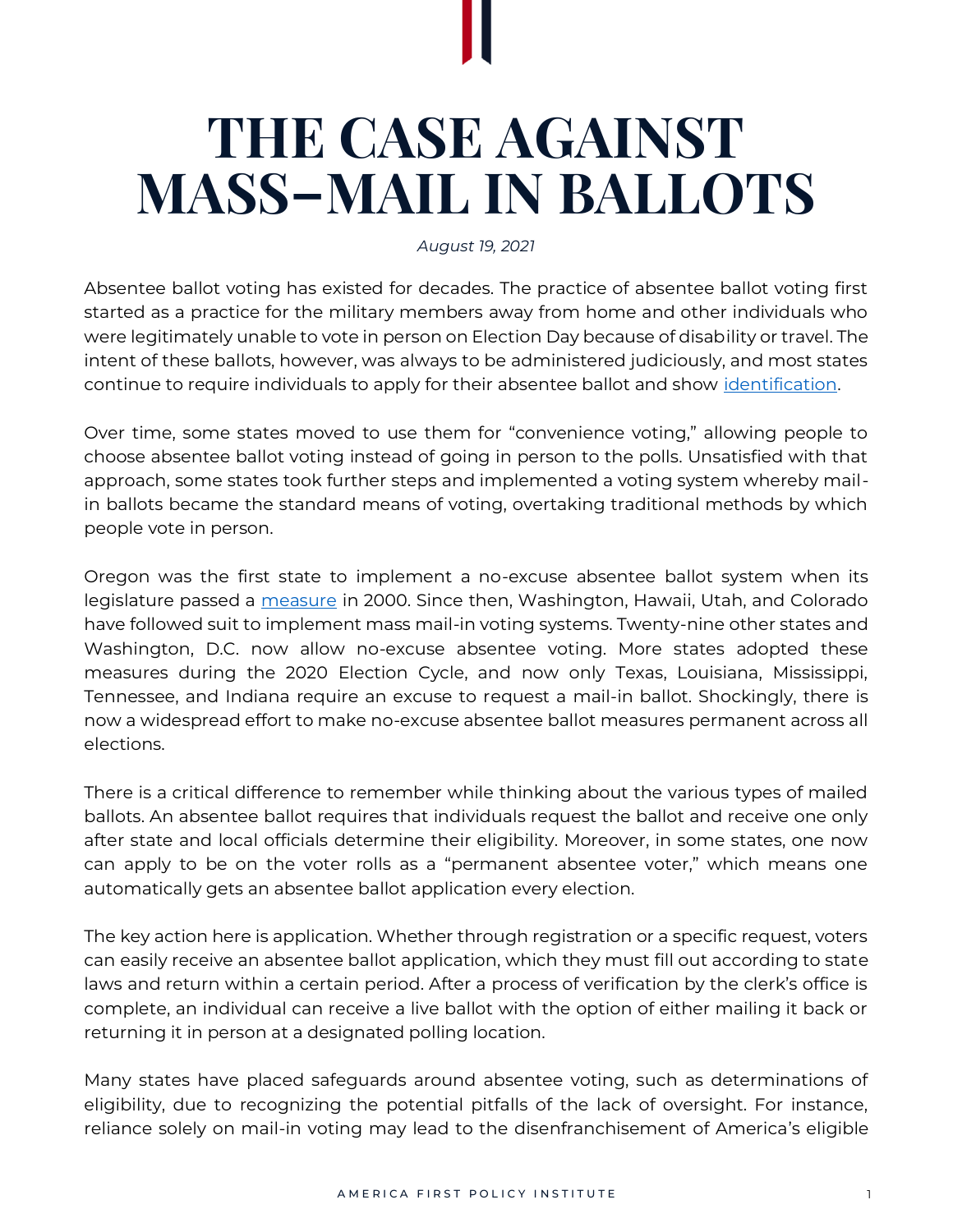citizen class and could also lead to fraud through ballot trafficking. Many of the most disadvantaged and those with disabilities rely on in-person voting through the use of special equipment voting machines and sending unsolicited, difficult-to-track ballots with no clear chain of custody serves as a recipe for fraud. At the same time, this voting method is vital to millions of American citizens, and it should be protected as such. Still, it requires a specific solicitation of a ballot through an application supported by a proof of identity using a government ID.

The America First Policy Institute's Center for Election Integrity recognizes that the system instituted by many states such as Pennsylvania, Georgia, and Michigan in 2020 under the guise of COVID-19 disregarded the sanctity of the vote. Newly implemented systems saw every person on a voter roll, regardless of whether they requested a ballot or not, receive a live ballot through the United States Postal Service. Moreover, this system permitted ballots to be dropped off in a drop box in pre-select locations, oftentimes with no security or chain [of custody](https://www.visiontimes.com/2021/03/15/2020-election-chain-of-custody-still-missing-for-thousands-of-absentee-ballots-in-georgia.html) to show their security. This removed any obstacles from ballots being illegally trafficked. Indeed, the security of these ballots was so negligent that ballot drop boxes were sometimes [vandalized and torched.](https://www.nbcboston.com/news/local/fire-set-to-ballot-drop-box-in-bostons-copley-square-disgrace-to-democracy/2218074/)

One must not forget, dirty and inaccurate voter rolls allowed [thousands of ballots](https://nypost.com/2000/12/19/double-dippers-sign-up-to-vote-in-n-y-and-florida/) to be erroneously sent to individuals who had already received a ballot, thus enabling many illegally to vote more than once. A system was negligently created that actively violated the fundamental American fairness principle of one person one vote.

All of this has already occurred without the passage of H.R. 1/S. 1, or [S. 2093,](https://www.congress.gov/bill/117th-congress/senate-bill/2093) though widespread efforts to pursue mass mail-in balloting across federal elections are likely to continue. Colorado's architect of mail-in voting, Amber McReynolds, now serves as a politically appointed member of the U.S. Postal Board following a tenure at the National Vote [at Home Institute,](https://www.influencewatch.org/non-profit/national-vote-at-home-coalition/) a non-profit organization with funding from organizations such as Democracy Alliance.

In the wake of the pandemic in 2020, the National Vote at Home Institute [advocated](https://www.baltimoresun.com/coronavirus/bs-md-pol-ga-coronavirus-maryland-election-vote-mail-20200311-b54b3nqqvfgwthic4vbrtcr4c4-story.html) for states and localities to adjust quickly to the surge in mass mail-in ballots by installing drop boxes for people to place completed ballots. However, with the quick adoption of measures like these, states negligently opened themselves up to violations of written law and fraud, which unsurprisingly led to lawsuits.

One lawsuit in Wisconsin, filed by the [Wisconsin Institute for Law and Liberty,](https://www.washingtonexaminer.com/news/lawsuit-challenges-wisconsins-use-of-ballot-drop-boxes) alleged that the use of drop boxes illegally allowed ballot trafficking to occur, thus jeopardizing the security and enfranchisement of legally cast ballots. Beyond this, the lawsuit claimed that the use of drop boxes was illegal under Wisconsin state law. According to the state, all absentee ballots must be returned by the voter to a municipal clerk. Thus, the use of drop boxes—[sometimes](https://www.breitbart.com/politics/2021/06/30/lawsuit-filed-in-wisconsin-challenging-legality-of-drop-boxes-for-absentee-ballots/) maintained by independent non-profit organizations with no supervision and vulnerable to vandalism as we saw in several states—violated these laws and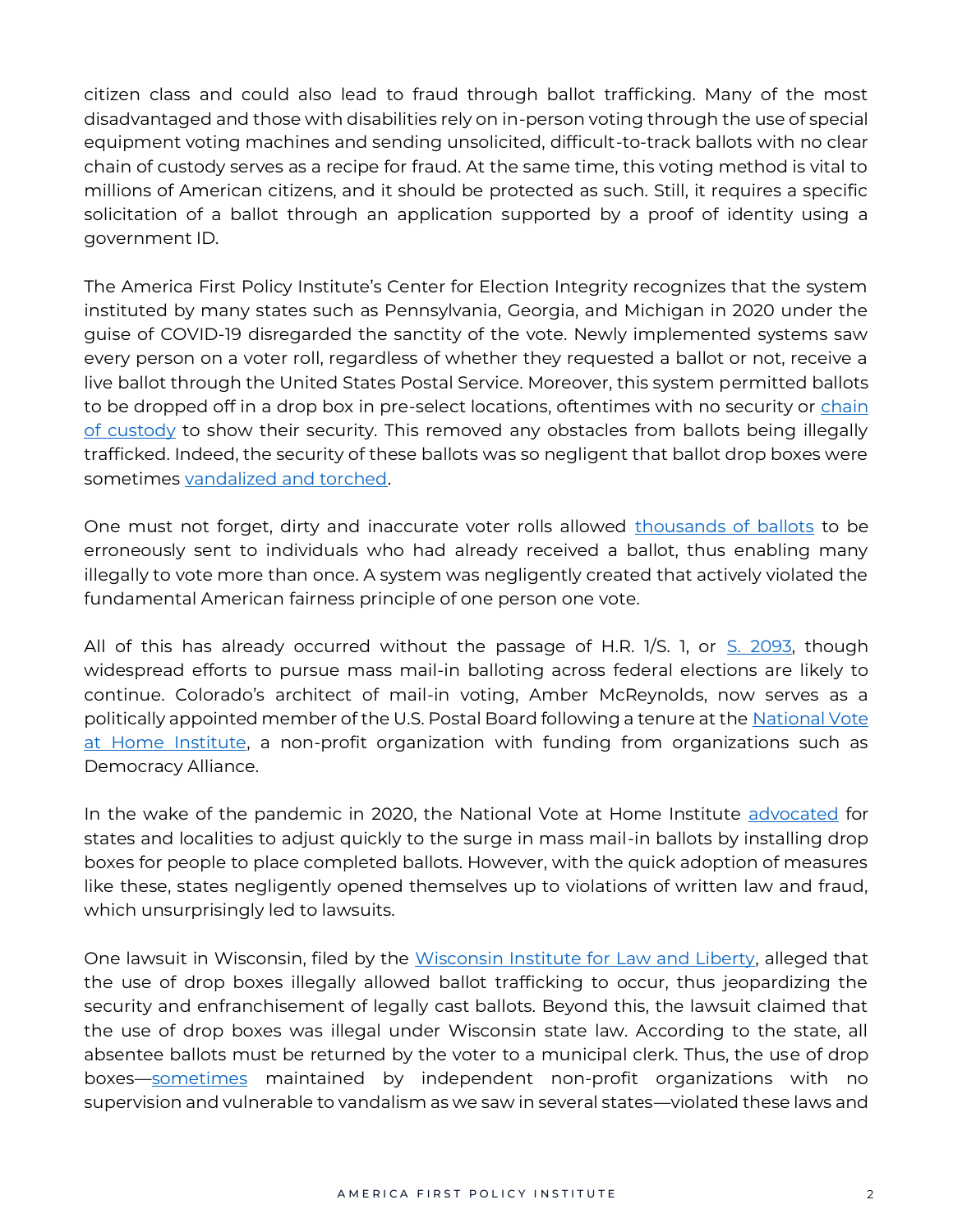represented a derelict of duty by the Wisconsin Elections Commission as alleged by the lawsuit.

While mass mail-in voting puts significant pressure on municipal clerks and the U.S. Postal system, causing demand for drop boxes, further issues are beyond legality. Most states allow non-profit organizations to register voters. The permittance of drop boxes to be patrolled by these same organizations invites oversight issues and disenfranchise rural voters who do not have the same access to these drop boxes as urban and suburban voters.

According to a report by the [Amistad Project,](https://americanvotersalliance.org/wp-content/uploads/2021/06/1.-Bought-and-Sold-for-Big-Tech-Gold.pdf) in Delaware County, Pennsylvania, a traditionally liberal district, there was a drop box for every 4,000 voters. It noted, however, that "in the 59 counties carried by Trump in 2016, there was one drop box for every…72,000 voters." This discrimination based on geography should not be tolerated by anyone who supports a fair and equal voting system.

Mass mail-in voting presents vulnerabilities with the chain of custody of a ballot and increases the prevalence of error in states that do not maintain clean voter rolls. Despite the need for clean voter rolls, states oftentimes keep error-filled voter rolls. In large states like [California](https://www.foxnews.com/politics/gop-sues-california-newsom-vote-by-mail-order-illegal-power-grab-claim) and [New York,](https://nypost.com/2020/11/02/dead-people-caught-voting-in-nyc-elections-records-show/) we saw what happens when the state sends out ballots to every address listed on a voter roll that includes deceased, illegitimate, or relocated voters. If all of these ballots were to be returned, it would make it incredibly difficult for state elections officials to recognize early on that these ballots were cast illegally. Coupled with diminished oversight in the custody of the ballot, it becomes an overwhelming burden on localities to verify that the ballot was indeed cast legally and only once.

Proponents of mass mail-in voting systems argue that it is vital to inclusiveness and that all voters should easily have access to cast a ballot. Thus, mass mail-in voting is needed and should, in theory, expand to increase voter turnout. However, studies have shown this not to be the case. One [study](https://onlinelibrary.wiley.com/doi/full/10.1111/ajps.12063?systemMessage=Wiley+Online+Library+will+be+unavailable+for+approximately+4+hours+between+09%3A00+EDT+and+14%3A00+EDT+on+Saturday%2C+28+September+2013+as+we+make+upgrades+to+improve+our+services+to+you.+There+will+also+be+some+delays+to+online+publishing+between+25+to+28+September+2013.+We+apologize+for+the+inconvenience+and+appreciate+your+patience.+Thank+you+for+using+Wiley+Online+Library%21) performed a statistical analysis of voter turnout data from the 2004 and 2008 presidential elections found that early voting is associated with lower voter turnout because it dilutes the "stimulation" effects of election day. This study is consistent with [previous](https://www.pewresearch.org/fact-tank/2013/09/23/study-early-voting-associated-with-lower-turnout/) [analyses](https://fivethirtyeight.com/features/early-voting-laws-probably-dont-boost-turnout/) that found no evidence of a lasting increase in turnout from early voting. However, although the research is [mixed](https://www.aeaweb.org/articles?id=10.1257/app.20180192) as some demographic groups showed more significant gains in turnout.

Given the increased efforts to turn America's election day into a drawn-out process by which people merely complete a form letter and ship it at their convenience, there must be standards set in place to instill greater security in the process.

**First:** Ballot counting before election day is fraught with the potential for fraud; however, states need to begin verifying the validity of these ballots beforehand. To avoid delays on election day, there should be a set of procedures in place to ensure that legal ballots are secured and counted quickly. The longer this process is drawn out, the greater the chance for error to be introduced into it a[s ineligible](https://nypost.com/2020/11/06/justice-alito-orders-pennsylvania-officials-divide-late-ballots/) ballots may be counted. At the same time, states